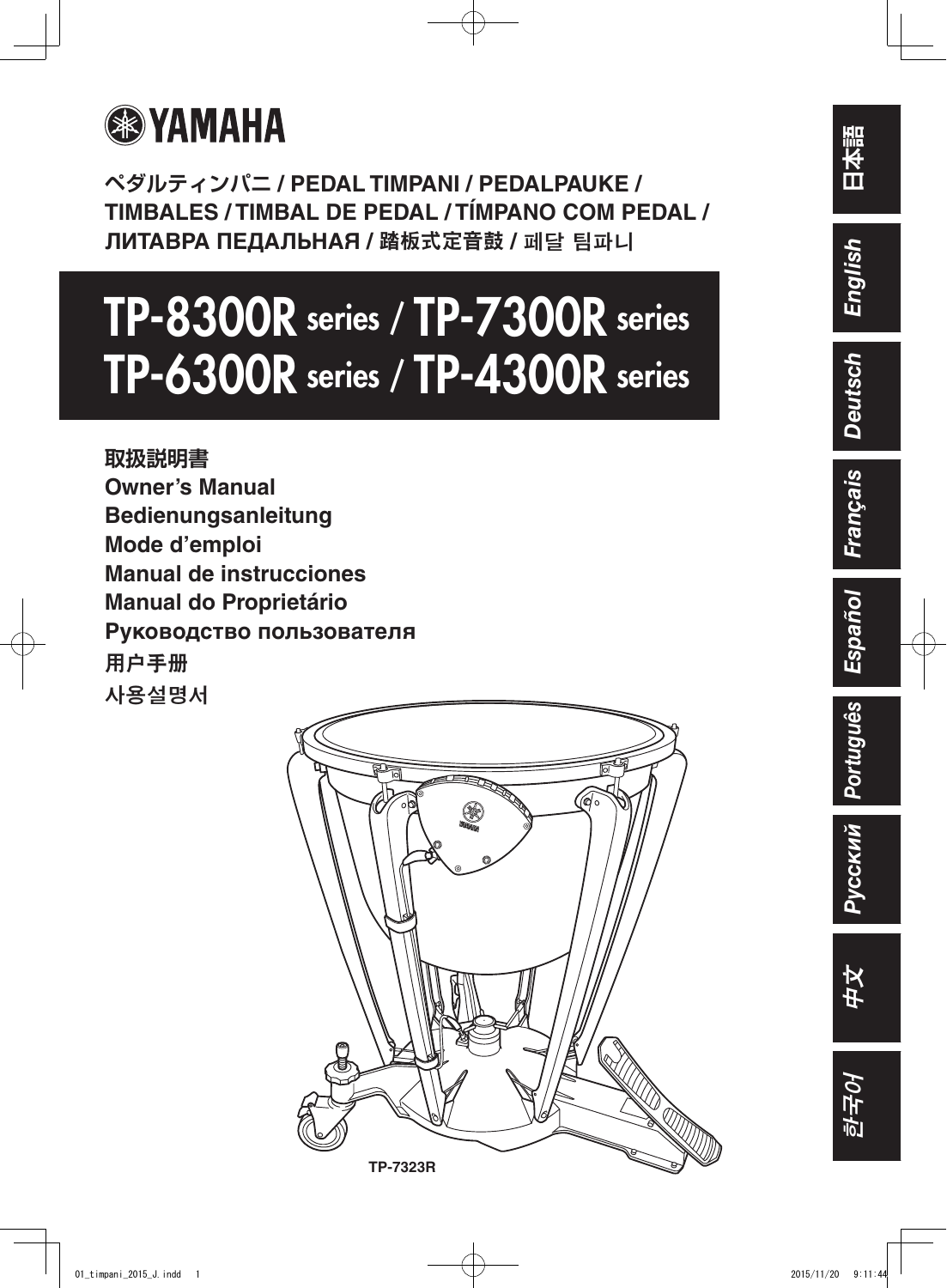# **PEDAL TIMPANI** TP-8300R series / TP-7300R series TP-6300R series / TP-4300R series

**Owner's Manual**

*Thank you for purchasing Yamaha Timpani. Please keep this manual in a safe and convenient place for future reference.*

**Before using your timpani for the first time be sure to carefully read the instructions on** "Initial Preparation" **pages 18 and 19.**

| $\qquad \qquad \qquad \textsf{Contents} \qquad \qquad \qquad$ |  |
|---------------------------------------------------------------|--|
|                                                               |  |
|                                                               |  |
|                                                               |  |
|                                                               |  |
|                                                               |  |
|                                                               |  |
|                                                               |  |
|                                                               |  |
|                                                               |  |
|                                                               |  |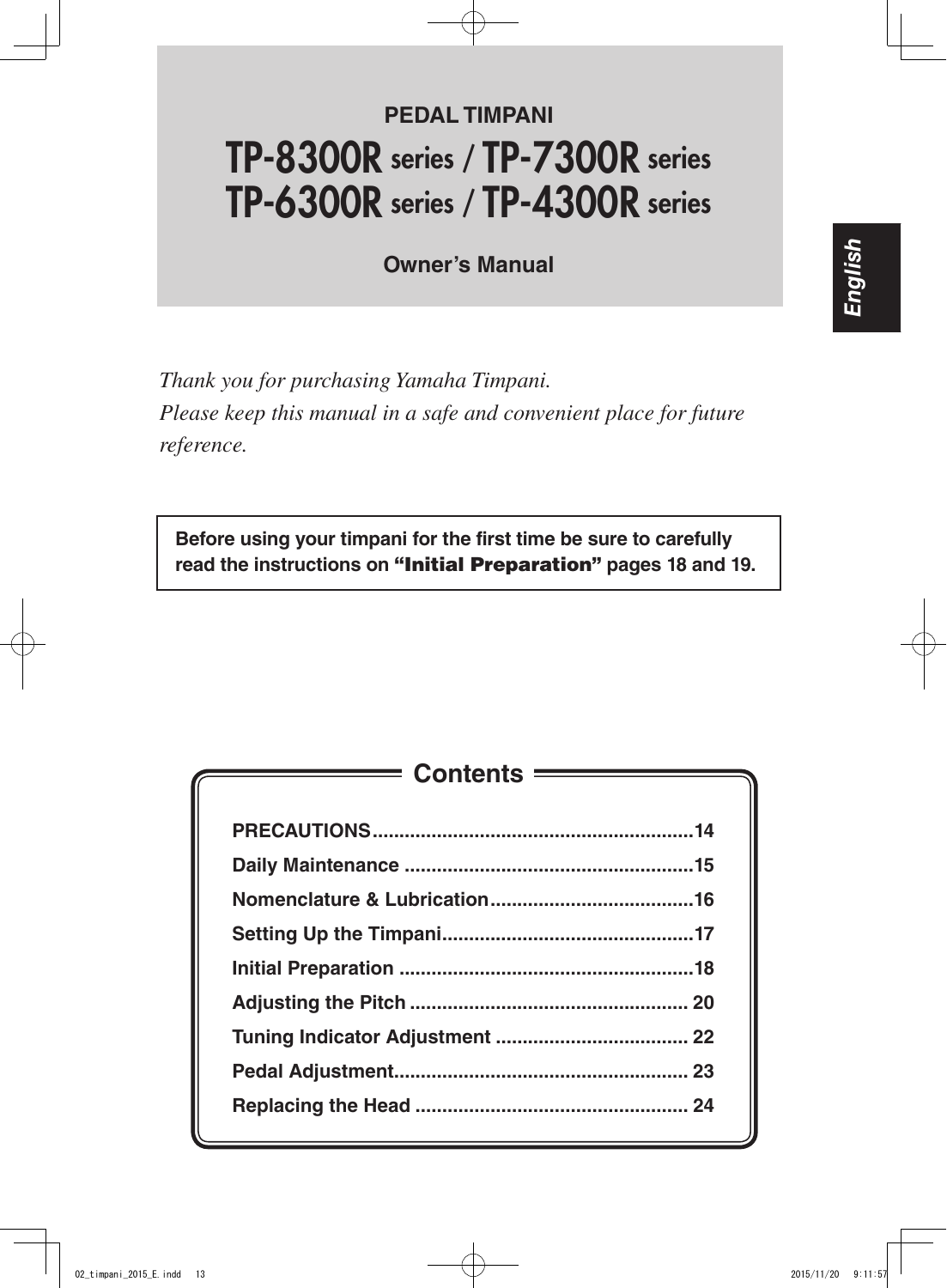## PRECAUTIONS

## *PLEASE READ CAREFULLY BEFORE PROCEEDING*

Please keep this manual in a safe and convenient place for future reference.

# *WARNING*

**Always follow the basic precautions listed below to avoid the possibility of serious injury or even death from damages or other hazards. These precautions include, but are not limited to, the following:**

#### Handling caution

- Never lean on or climb on the instrument. It may overturn resulting in damage or injury.
- Be careful around the instrument. Bumping into it may result in injury or cause it to overturn. Keep small children away from the instrument.
- Never place your fingers or feet into the spaces underneath the pedal, the base portion of the instrument, or between moving parts such as the casters. Serious injury can result if fingers or feet become pinched.



#### Transporting/Setup

- Never place the timpani on unstable surfaces such as an unstable riser or sloped surface. The timpani may tip over or fall resulting in damage or injury.
- When rolling the timpani on its casters, grip it by its frame and move it only on smooth, flat surfaces.
	- 1. Do not move on sloping, rough, or gravel surfaces.
	- 2. Do not run with the timpani. It may be difficult to stop the instrument which can cause injury or damage.
- If the timpani must be carried, do so with two or more people, make sure to grip the timpani by its frame.



• Except for when moving the instrument, always engage the brakes on both main casters and the auxiliary brake on the pedal caster. Not engaging the brakes can result in the instrument falling over or moving resulting in injury.



- Stop using the instrument immediately if you notice any abnormality in the pedal caster auxiliary brake. The instrument can move or fall over causing injury.
- The pedal caster and main casters are consumable parts. If you notice any abnormalities stop using the instrument and replace the casters with new ones. The instrument can move or fall over causing injury.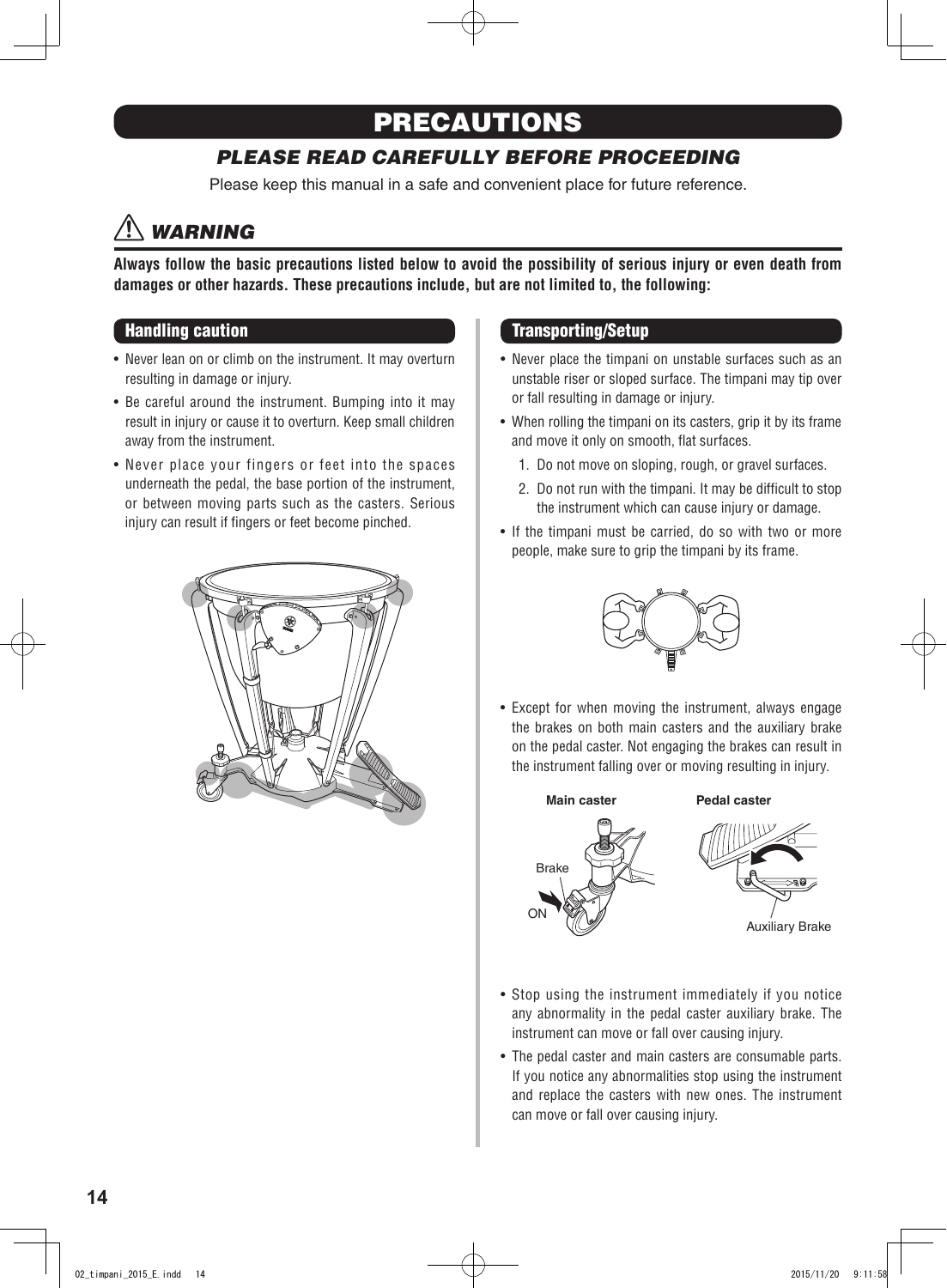# *CAUTION*

**Always follow the basic precautions listed below to avoid the possibility of physical injury to you or others, or damage to the instrument or other property. These precautions include, but are not limited to, the following:**

#### Handling caution

• When operating the pedal, do not touch the hoop, head, tuning indicator, or tension rods. Fingers may become caught or pinched resulting in injury.

Tension Rod



- Replace torn heads as soon as possible. The torn edge of the head is sharp and can cut hands or fingers.
- Do not put your hands inside any of the parts of the timpani (inside the tuning indicator, base, frame, etc.)
- Do not use the mallet for anything besides playing the instrument. Do not allow children to strike others with the mallet as it can cause injury or become damaged.
- The instrument may move forward slightly when engaging the pedal caster auxiliary brake. Please take note of the main caster floor positions.
- Do not tune the instrument to a pitch outside of its available range. Doing so can damage the instrument.
- Do not loosen the spring adjustment bolt more than three rotations when adjusting pedal balance. The toe end of the pedal may suddenly drop.

Yamaha cannot be held responsible for damage caused by improper use or modifications to the instrument.

# Daily Maintenance

- After you have finished playing, fully lower the heel side of the pedal tuning the timpani to its lowest note. If the instrument is not to be used for an extended period, slightly loosen the head as well to extend the life of the head.
- Always place the cover on the instrument when storing to protect it from dust. Use a soft cloth to clean the head and use the head protector to protect the head from impacts, etc. Regularly wipe the entire instrument with a cloth to keep the instrument in good condition.
- The bowl has the most influence on the instrument's pitch, so never dent or strike it.
- • Never hold on to anything other than the frame when moving the instrument. Doing so will cause the instrument to go out of tune and distort the shape of the hoop.
- Instruments shifting and bumping into each while transporting the timpani by truck can cause the head or hoop position to shift. To reduce the chance of position shifting, press the toe end of the pedal to increase tension on the head.

Please use Yamaha care products for daily maintenance.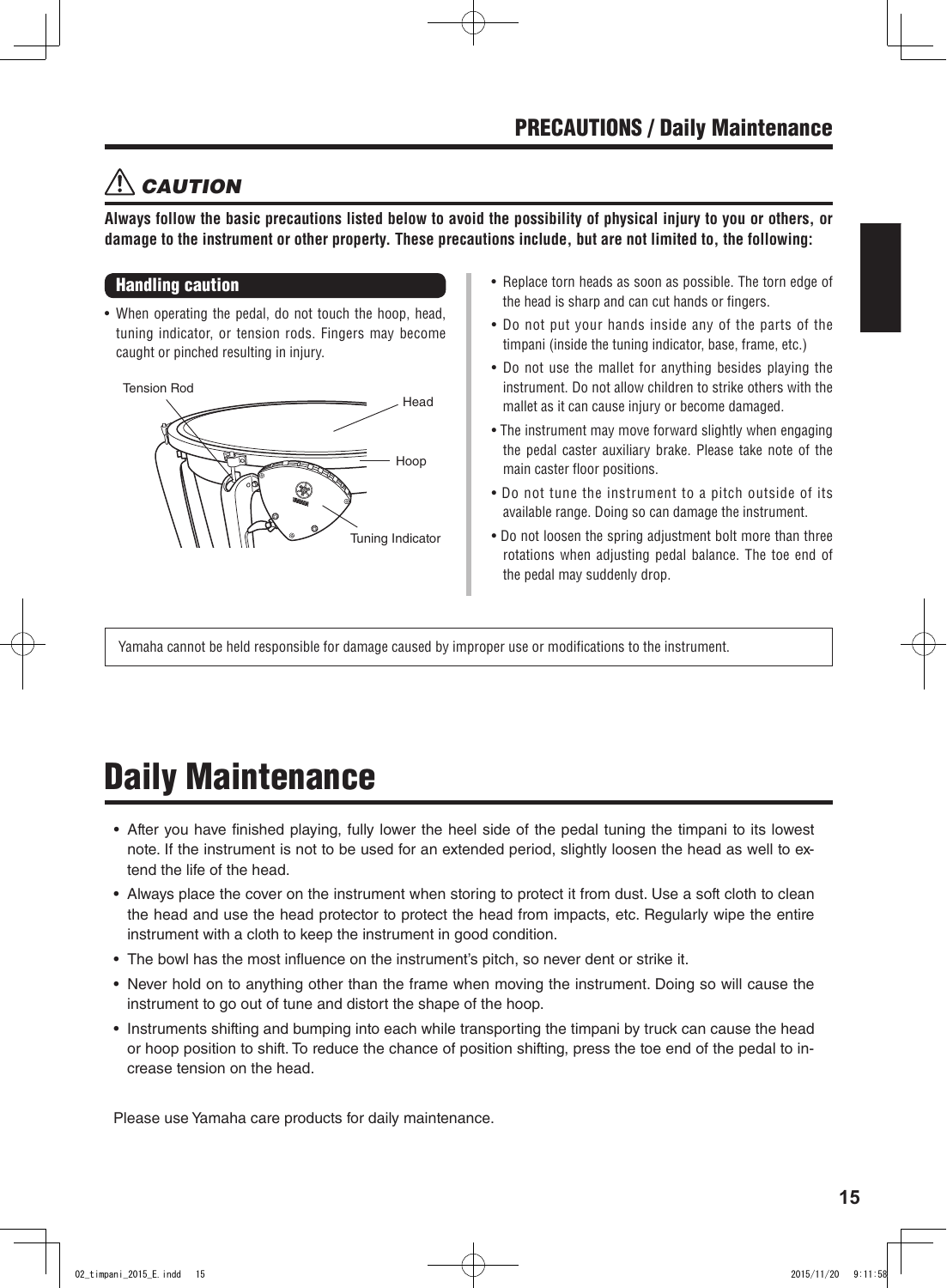# Nomenclature & Lubrication



The TP-7300R series is used for all illustrations in this  $\bigcup_{n=1}^{\infty}$  Caution manual.

#### **Supplied Accessories**

- Timpani Tuning Key......................................1
- Allen Wrench ................................................1
- Note Name Marker.......................................1

**Never place your fingers or feet into the spaces underneath the pedal, the base portion of the instrument, or between moving parts such as the casters. Serious injury can result if fingers or feet become pinched.**

## **n** Lubrication

Lubricate the moving parts indicated in the diagram. This should be done at least once a year, or as needed.

- **\* Spray type lubricant is recommended.**
- **\* Do not touch the lubricated parts.**
- **\* Please use Yamaha care products for daily maintenance.**

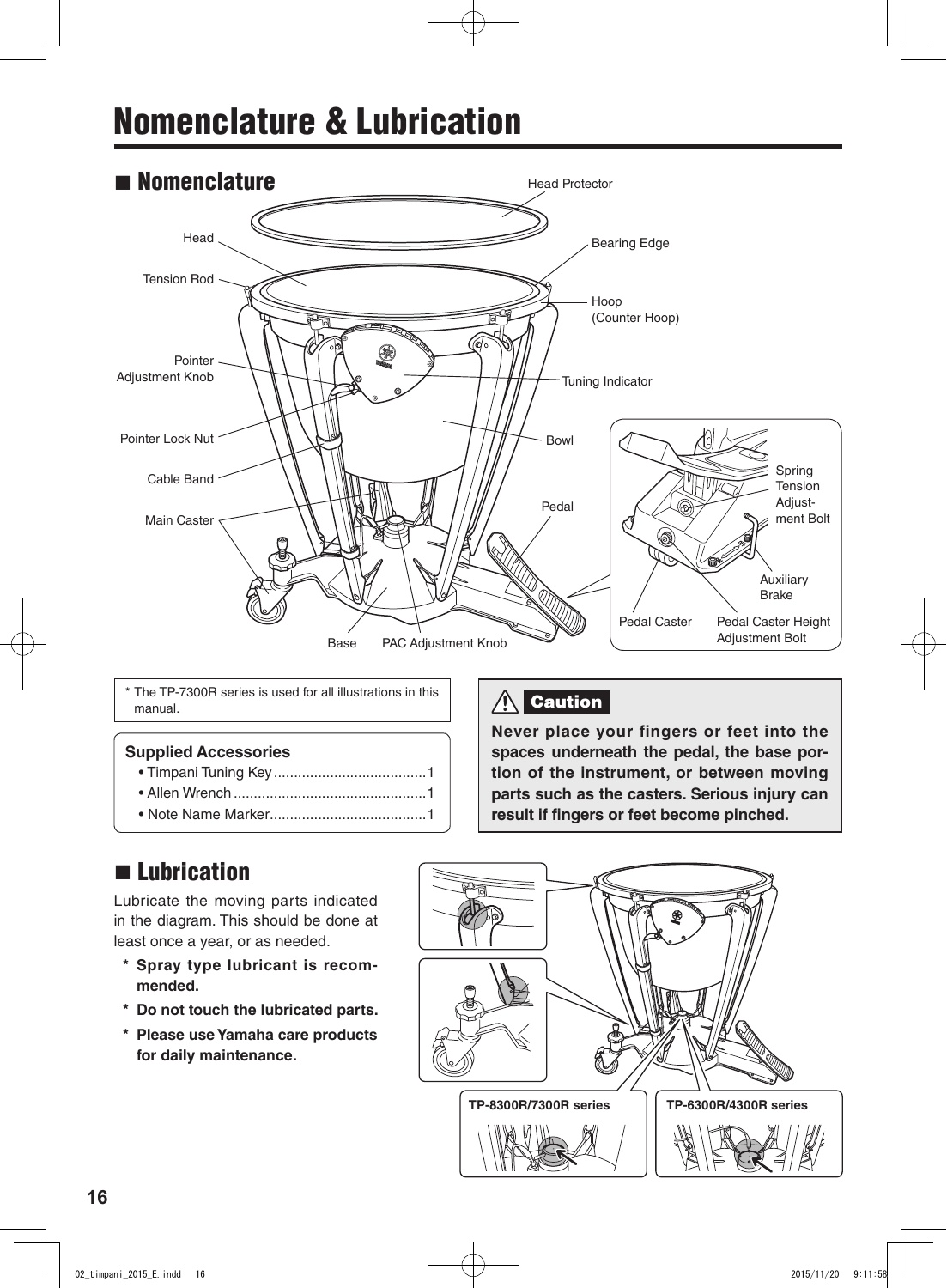# Setting Up the Timpani

## $\blacksquare$  Using the Casters

The instrument is equipped with three casters.

- $\Omega$  Main caster  $\times 2$
- $(2)$  Pedal caster  $\times 1$



## **A** Caution

**Except for when moving the instrument, always engage the brakes on both main casters and the auxiliary brake on the pedal caster.**



**Playing the instrument without the main and auxiliary brakes engaged can result in the instrument moving about during the performance. It can also be a source of noise. Adjusting the pedal, tuning, and adjusting the PAC system can also be very dangerous if done without the brakes engaged. The instrument unexpectedly moving or falling over can lead to injury.**

**Stop using the instrument immediately if you notice any abnormality in the auxiliary brake. Also, release the main and auxiliary brakes before moving the instrument.**

## $\blacksquare$  Adjusting the Playing Angle

All three casters offer independent height adjustment letting you adjust the height and angle of the playing surface.

### **[Main Caster]**

- *1* Release the main caster brakes.
- *2* Turn the lock nut counter-clockwise (left) to release the lock nut on the top of the caster.
- *3* Turn the caster axle cap using <sup>a</sup> timpani tuning key to adjust the height.

Turn counter-clockwise (left) to lower and clockwise (right) to raise the height.

**4** Turn the lock nut clockwise (right) to lock.



### **[Pedal Caster]**

Using the supplied Allen wrench, turn the pedal caster height adjustment bolt clockwise (right) to raise the pedal, increasing its distance from the floor, or counter-clockwise (left) to lower its height.

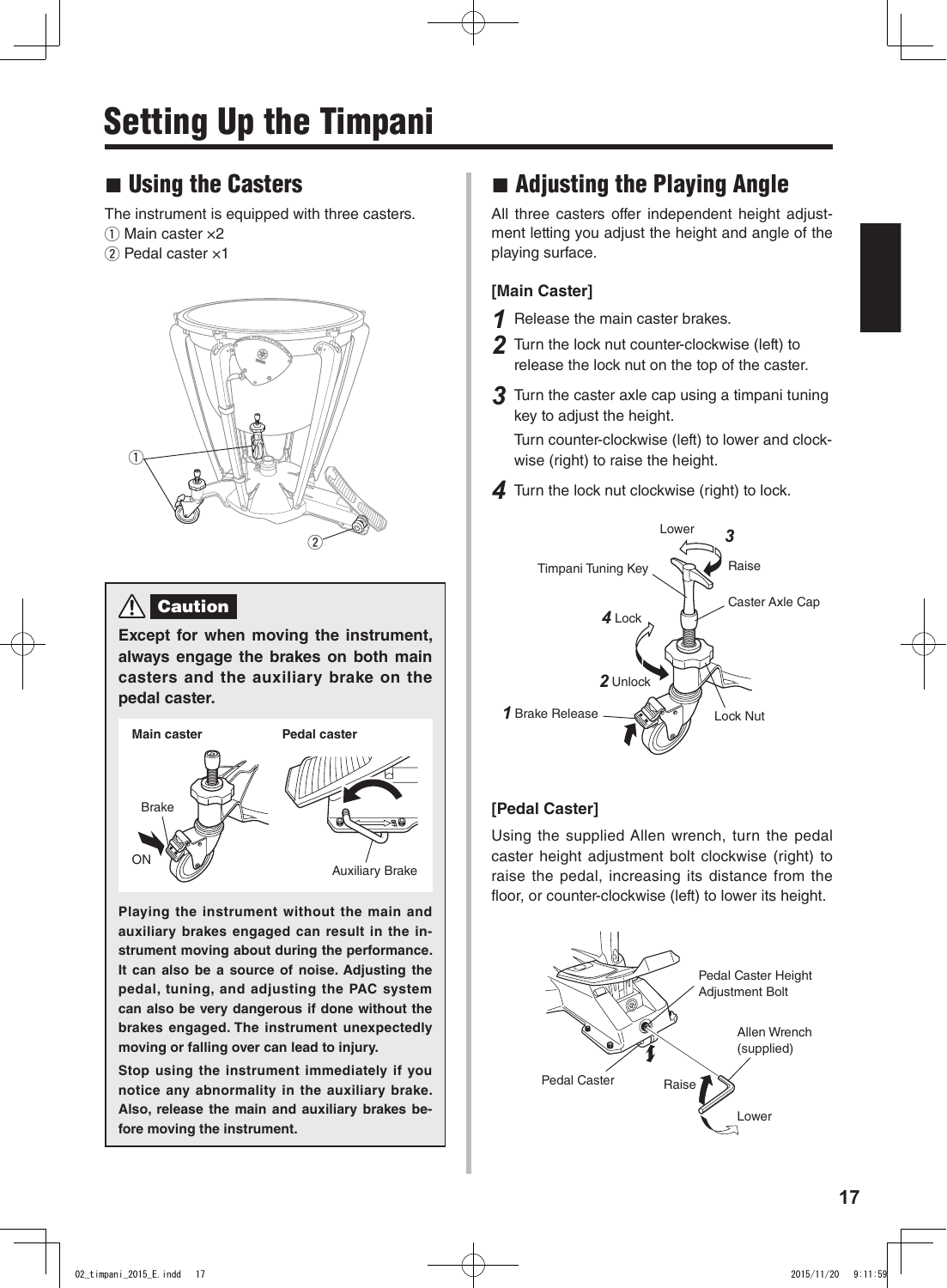# Initial Preparation

Your Yamaha timpani are equipped with a plastic head carefully mounted and adjusted at the factory. However, new heads tend to stretch during shipping and storage, so it may be necessary to re-tune the instrument before using. Before playing the pedal timpani for the first time after purchase, please follow the procedure below and make sure that the head is properly adjusted.

*1* The area between the bearing edge and the inner circle of the counter hoop is called the collar. Please make sure that the width of this collar is uniform, as shown in the illustration titled "Correct".



 If collar width is not uniform, fully depress the heel end of the pedal. While holding the pedal in this position, realign the head and hoop as shown in the "Correct" illustration.

#### $\bigwedge$ **Caution**

**Never place your fingers or feet into the spaces underneath the pedal, the base portion of the instrument, or between moving parts such as the casters. Serious injury can result if fingers or feet become pinched.**

Attaching the Key/Wrench Holder

The attachment plate located on the side of the timpani opposite of the tuning indicator is for attaching the key/wrench holder, which holds the timpani tuning key and hex wrench. When relocating the key/wrench holder to the opposite side of the timpani, remove the four bolts using the supplied hex wrench, then attach using the bolts as shown in the figure on the right.

*2* Fully depress the heel end of the pedal. While holding the pedal in this position, use the supplied timpani tuning key to tighten the tension rods one by one ¼ of a turn (90°) in the order shown in the illustration below.

**It is very important that all tension rods be turned the same amount.**





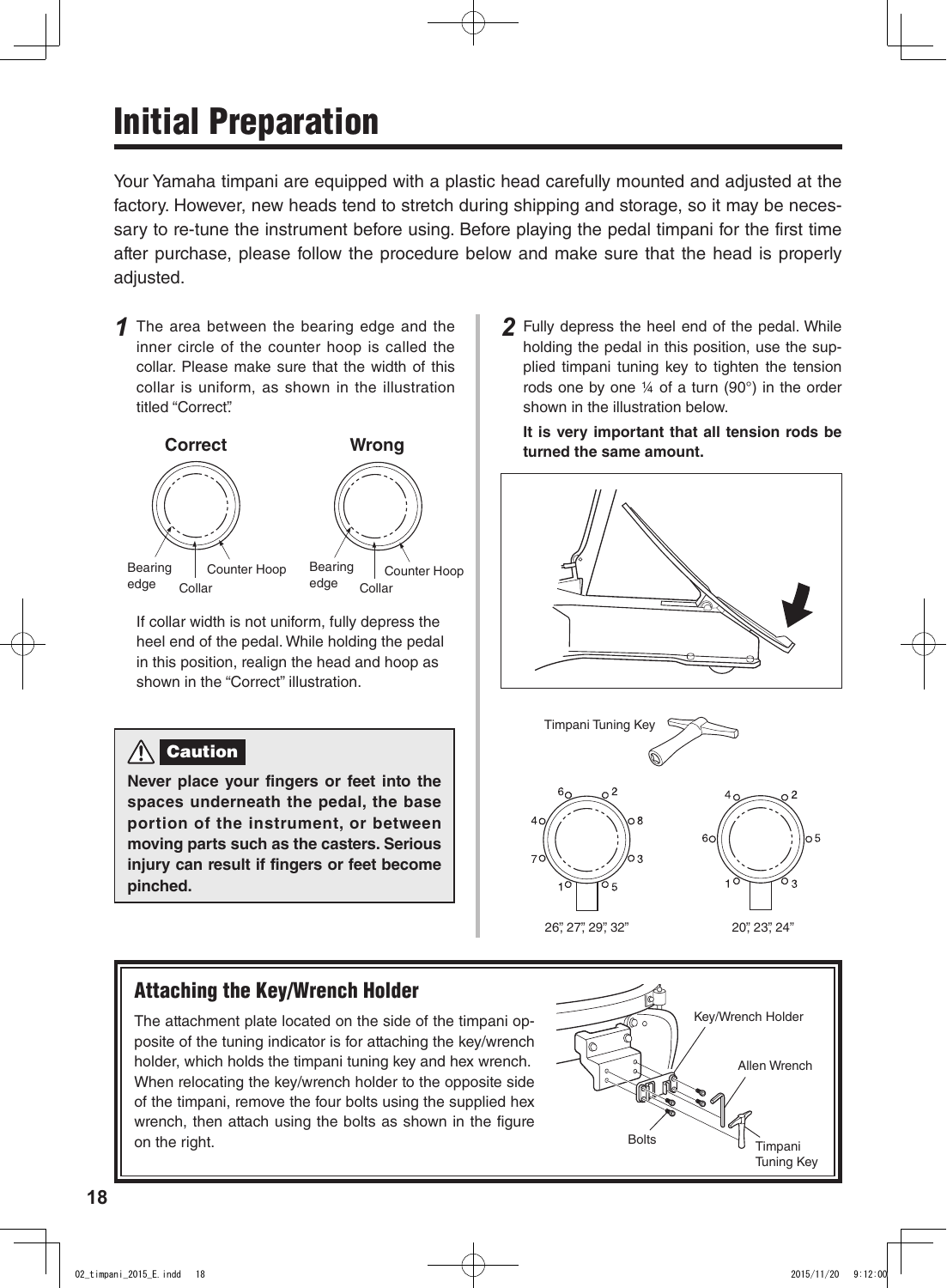- *3* Take your foot off the pedal.
	- **• Heel still moves up**
		- $\rightarrow$  Repeat steps **2** through **3**.
	- **• Heel stays down**
		- $\rightarrow$  Go to step 4.

**4** Put your foot on the pedal and fully depress it in either direction (toe and heel).

- **• Toe and heel feel equal**
	- $\rightarrow$  Go to step 5.
- **• Heel feels lighter than toe (\*)**
	- $\rightarrow$  Head is too tight and should be loosened. Keeping the heel of the pedal depressed, loosen the first tension rod by 1/2 turn and then re-tighten it by 1/4 of a turn. Perform this operation for all other tension rods in the order shown in step *2*.

 Repeat this procedure until proper head tension is obtained then go to step *5*.

- **• Heel feels heavier than toe**
	- $\rightarrow$  Head is not tight enough. Keeping the heel end of the pedal depressed, tighten each of the tension rods another 1/8 (45°) turn in the same order as in step *3*. Repeat this procedure until proper head

tension is obtained then go to step *5*.

*5* Move the pedal into an intermediate position, as shown below, and remove your foot from the pedal. Confirm that the pedal stays in this position and does not move.



- **• If the pedal remains in the same position adjustment is complete. Go to step** *6***.**
- **• If the toe of the pedal moves downward**
	- $\rightarrow$  The head is too tight. Loosen the head using the procedure described in step *4* **(\*)**.
- **6** Tap the head lightly with the mallet. The standard striking point is shown below.



The standard striking point lies at distance B from the bearing edge, which corresponds approximately to 1/4 to 1/3 of the distance between the bearing edge and the center of the head.

 As the toe of the pedal is pressed down, the pitch is raised.

For details on precise tuning refer to **"Adjusting the Pitch"** on the following page.

**As the head will stretch over time, readjustment should be performed periodically (starting with step** *4* **).**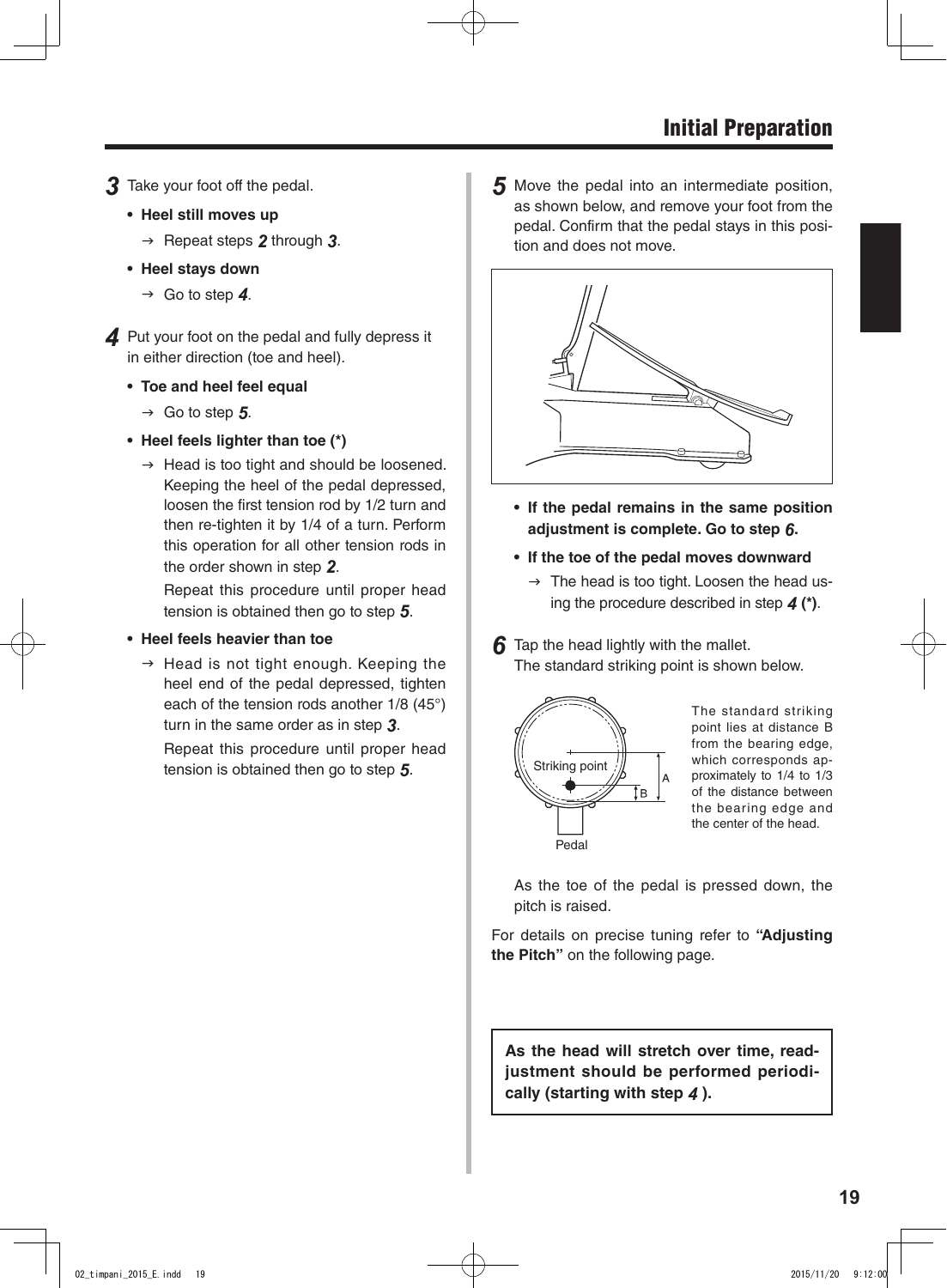# Adjusting the Pitch

Before playing the pedal timpani for the first time after purchase, make sure you properly adjust the head following the procedure in the **"Initial Preparation"** section on pages 18-19.

## **n** Head Tuning

*1* Tuning is adjusted on the lowest note of the timpani. For this reason, the heel of the pedal must stay fully lowered during the tuning procedure. The pitch of the lowest note (and the tonal range) depends on the size of your timpani. For example, as shown in the chart below, the lowest sound of a 29" timpani should be tuned to F. When tuned properly, your Yamaha timpani will play throughout its full tonal range with balanced tension in the pedal.



#### $\bigwedge$ Note

**Do not tune the timpani to a pitch outside of its usable range. Doing so can damage the instrument.**

**Keep the heel of the pedal fully lowered during the tuning procedure (steps** *2* **through** *7* **below) if not specified otherwise.**

*2* Strike the head and check the sound. The standard striking point is shown below.



The standard striking point lies at distance B from the bearing edge, which corresponds approximately to 1/4 to 1/3 of the distance between the bearing edge and the center of the head.

- **• Sound is lower than the tuning note**
	- $\rightarrow$  Go to step 3.
- **• Sound is higher than the tuning note**
	- $\rightarrow$  Loosen the tension rods by an equal amount in the order shown in the figure of step *2* on page 18.

 When loosening the tension rods, always loosen them by twice the desired amount, and then return (re-tighten) them by half. When the sound lies within 1 semitone below the desired pitch after loosening the tension rods (repeatedly, if necessary), proceed with step *3*.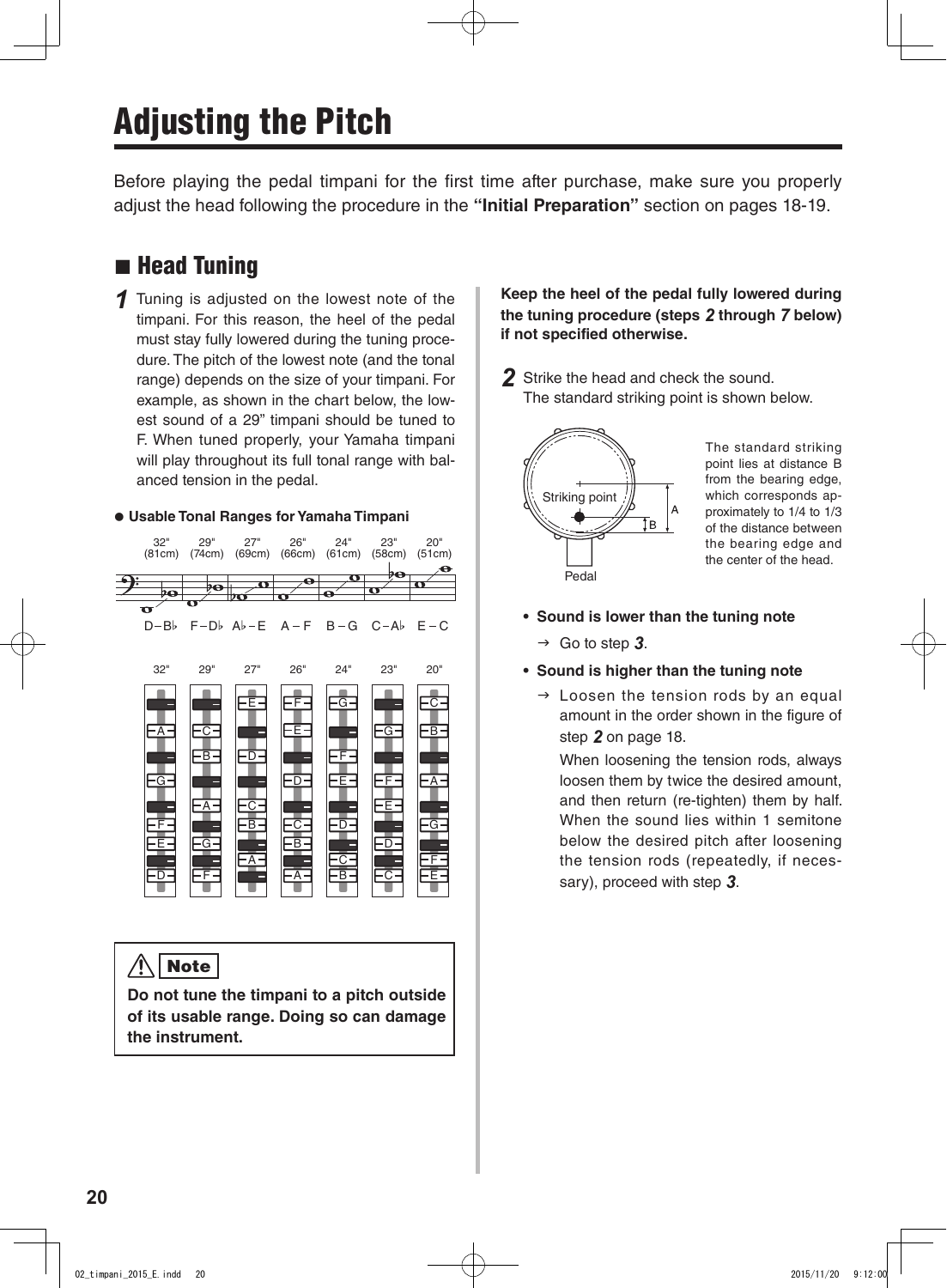- *3* Lightly strike the head with the mallet about <sup>2</sup> inches (5 cm) from the bearing edge at each tension rod. Check which tension rod has the highest sound.
	- **• Pitch of the highest sound is higher than the tuning note (\*)**
		- $\rightarrow$  Loosen the corresponding tension rod by about 1/16 to 1/8 of a turn. First loosen the bolt by twice the desired amount, and then return (re-tighten) it by half. After loosening the tension rod, repeat from the beginning of step *3*.
	- **• Pitch of the highest sound is lower than the tuning note**
		- $\rightarrow$  Go to step 4.
- **4** Tighten the other bolts little by little (by about 1/16 to 1/8 of a turn) until the sounds at the corresponding striking points match the pitch of the highest sound. Please note that tightening one bolt also raises the pitch of the neighboring and opposite tension rods. Thus, after tightening the tension rod with the lowest sound, again check the pitch at the other tension rods before tightening the tension rod with the next lowest pitch. While alternately tightening the other bolts, do not touch the tension rod with the highest pitch (reference pitch).
- 5 Loosen all over-tightened bolts according to the procedure described in step *3* **(\*)**. When the pitch is approximately the same at each bolt, repeatedly depress the toe and heel of the pedal several times.
- *6* Repeat steps *<sup>3</sup>* through *<sup>5</sup>* until the pitch at each bolt is exactly the same.
- *7* Check the sound by striking the head as described in step *2*.
	- **• Sound is lower than the tuning note**
		- $\rightarrow$  Tune the instrument by tightening all tension rods by an equal amount (max. 1/16 of a turn).
	- **• Sound is higher than the tuning note**
		- $\rightarrow$  Tune the instrument by loosening all tension rods by an equal amount (max. 1/16 of a turn) according to the procedure described in step *3* **(\*)**.
- *8* Operate the pedal as described in step *5*. If the pitch does not change, the instrument is tuned properly.

 (If the pitch changes, repeat from step *7*.)

The instrument is now tuned to the lowest note of its tonal range. Depress the toe of the pedal to change to a higher note.

*9* After tuning, perform **"Tuning Indicator Adjustment"** and then **"Pedal Adjustment"**.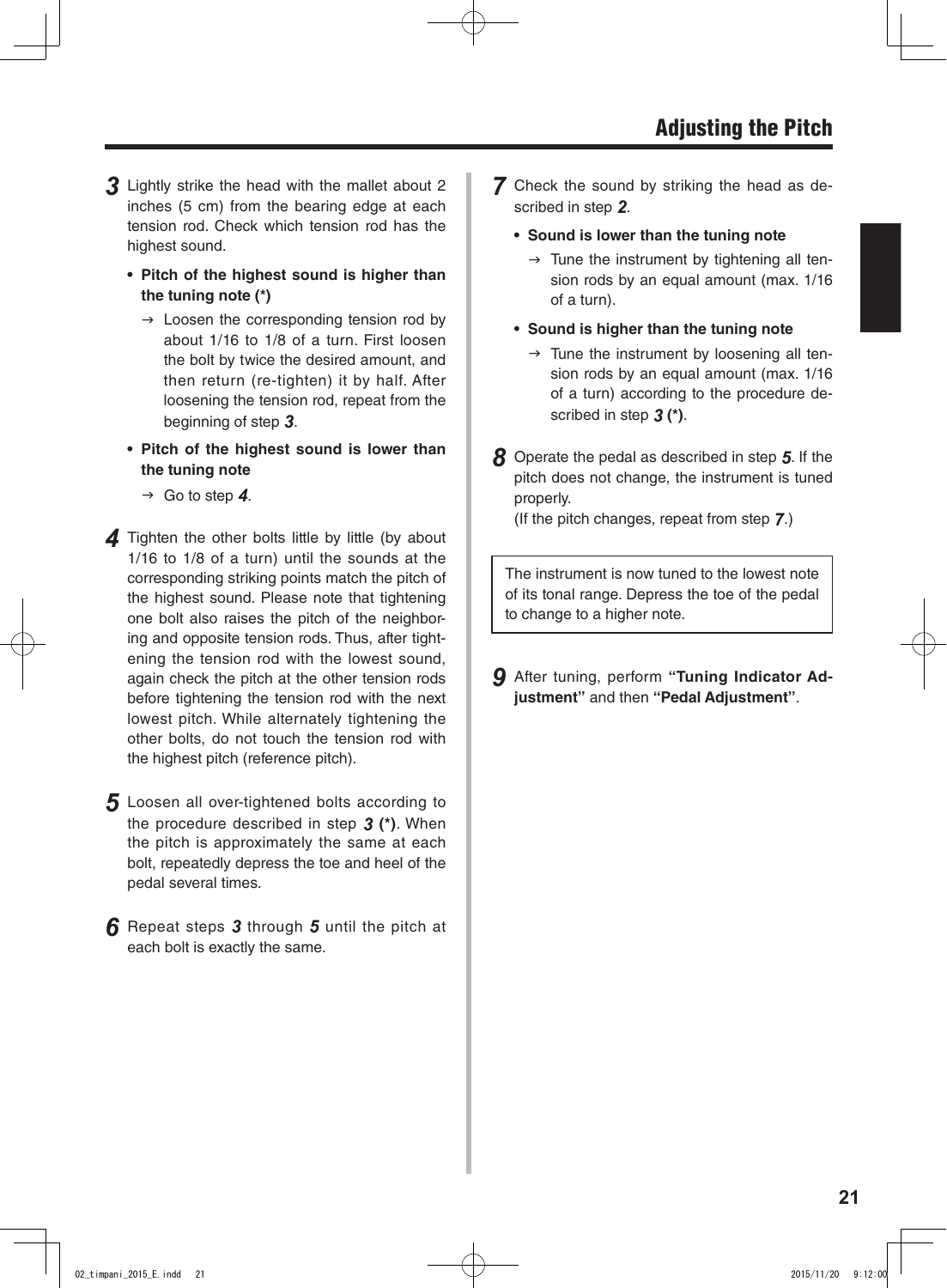# Tuning Indicator Adjustment

The tuning indicator shows where to set the pedal for each note. After tuning the instrument, you must set each note on the indicator to its proper position.

*1* After you have tuned your timpani to the lowest note of its tonal range, make sure that the pointer is located within 1/16" – 1/8" from the pedal-side end of the indicator rail.

**\* If not, refer to "Adjusting the Pointer Position".**

- *2* Slide the lowest note name marker on the indicator ("C" in the case of a 23" timpano\*) to the position where its center line coincides with the pointer.
	- **\* "Usable Tonal Ranges for Yamaha Timpani" on page 20.**
- **3** Tune the instrument to the next highest pitch (note) by moving the pedal, and then slide the corresponding note name marker on the rail to the respective pointer position. Repeat for each remaining note.



## Relocating the Tuning Indicator

The timpani is shipped with a universal style tuning indicator already attached however, the tuning indicator can be relocated for German style tuning. Using the supplied hex wrench, remove the two bolts holding the tuning indicator in place as shown in the diagram (right), then slide the bolts through the holes on the tuning indicator from the opposite side. In either position, make sure that the note indicator bridge is easily viewable.

## ■ Adjusting the Pointer Position

First loosen the pointer lock nut and then turn the adjuster as follows:

- **• Pointer is located beyond the lower rail end when the heel of the pedal is lowered fully (lowest note).**
	- $\rightarrow$  Turn the adjuster to the left (counter clockwise) until the pointer is aligned with the lowest note of the indicator.
- **• Pointer moves beyond the upper rail end before the toe of the pedal reaches the end of its stroke, or pointer does not reach the lower rail end when the heel of the pedal is lowered fully (lowest sound).**
	- $\rightarrow$  Turn the adjuster to the right (clockwise) to correct the pointer position as required.



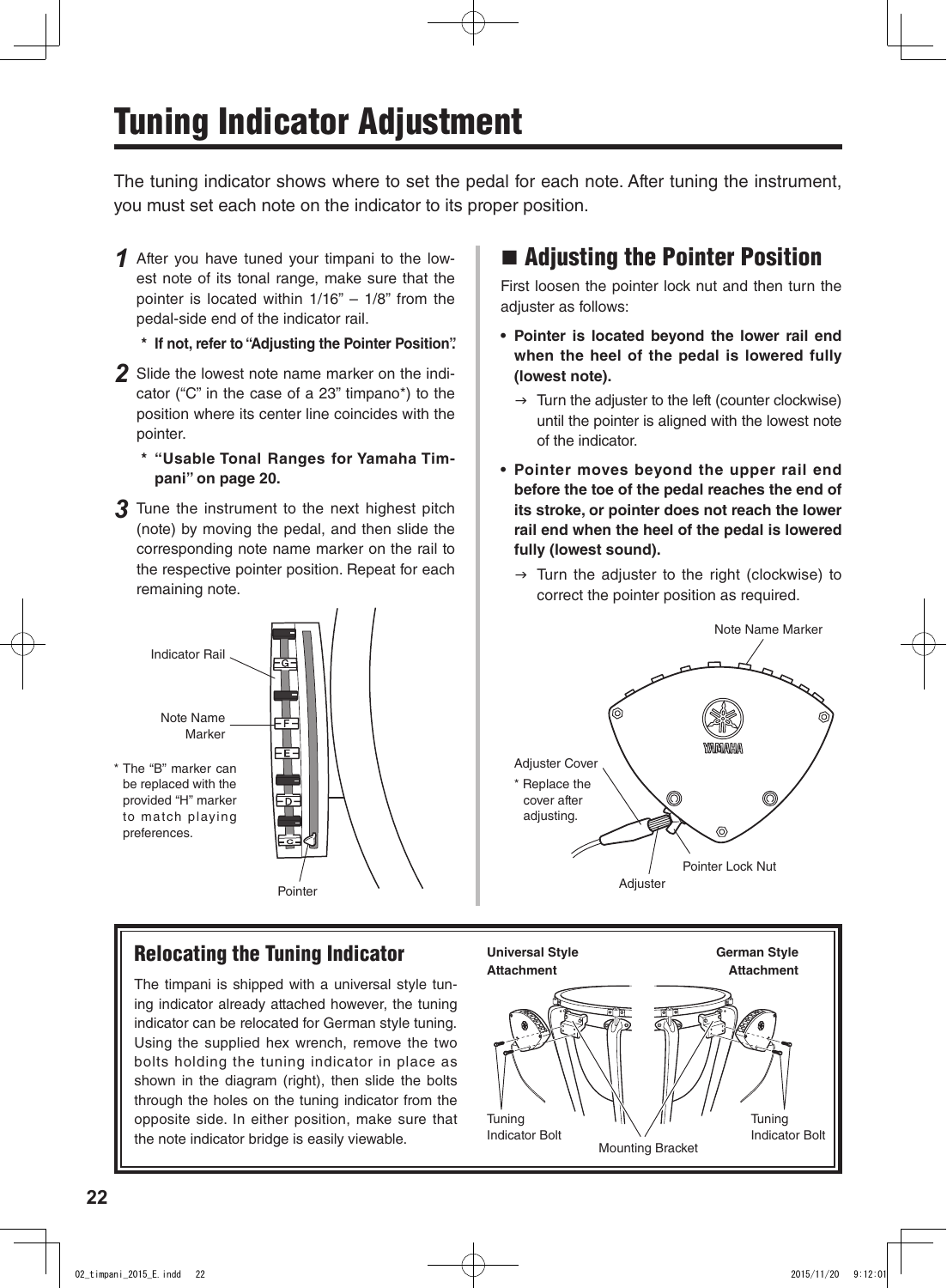# Pedal Adjustment

Make sure the timpani is properly tuned before making adjustment to the spring or PAC.

## ■ Pedal Balance Adjustment

After depressing the toe and heel of the pedal, turn the spring tension adjustment bolt as described below.



- **• Heel moves up when releasing the foot from the pedal after depressing the heel, or the heel feels heavier than the toe.**
	- $\rightarrow$  Turn the spring tension adjustment bolt to the left (counterclockwise).
- **• Toe moves up when releasing the foot from the pedal after depressing the toe, or the toe feels heavier than the heel.**
	- $\rightarrow$  Turn the spring tension adjustment bolt to the right (clockwise).

Use the supplied timpani tuning key to turn the spring tension adjustment bolt. Do not turn too many full rotations at once, and re-check the adjustment every 2 turns by pressing the toe and heel of the pedal.

#### $\bigwedge$ **Caution**

**Never place your fingers or feet into the spaces underneath the pedal, the base portion of the instrument, or between moving parts such as the casters. Serious injury can result if fingers or feet become pinched.**

#### $\bigwedge$ | Note |

**Do not loosen the spring tension adjustment bolt by more than 3 rotations at a time, as the toe of the pedal tends to drop abruptly after a specific point.**

## **n** Pedal Adjustment Clutch (TP-8300R/7300R series only)

The pedal mechanism of this instrument is equipped with the PAC (Pedal Adjustment Clutch) system. This Yamaha original mechanism lets you adjust pedal torque (pedal weight) while maintaining pedal balance.

### **[PAC Adjustment]**

*1* Turn the lock nut located below the PAC adjustment knob counter-clockwise (left) to release the lock.



- *2* To give the pedal <sup>a</sup> heavier feel turn the PAC adiustment knob clockwise. To return a heavy setting to a lighter feel, turn the PAC adjustment knob counter-clockwise.
	- **\* Please make adjustments with one hand. Never attempt turning the adjuster with both hands or with tools (doing so will damage the PAC system).**
- **3** After completing adjustment, engage the lock by turning the lock nut clockwise.

### PAC Handling Precautions

- $\bullet$  **Even with the PAC system adjusted to its heaviest setting, the pedal is not "locked" in place so do not use a heavy setting to prevent the pedal from jumping when removing the head.**
- **There is a limit to how far the PAC adjustment knob can be turned clockwise. Do not force the knob if it becomes difficult to turn. Doing so may damage the mechanism.**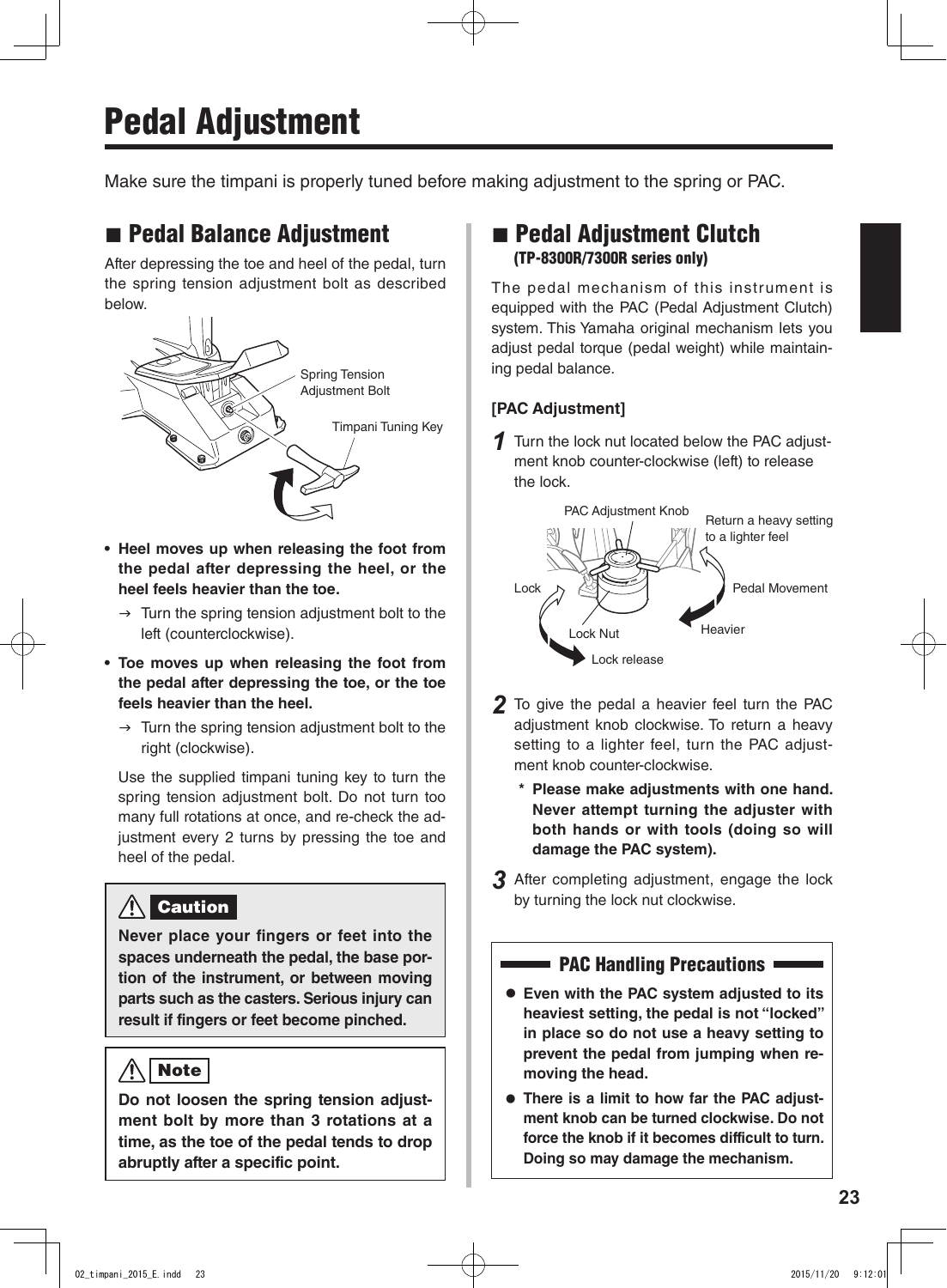*1* To prevent the pedal from suddenly dropping due to spring tension, hold the heel end of the pedal all the way down and place a block of wood between the pedal and the base.



## **Caution**

**Never touch the pedal assembly when loosening the tension rods (when loosening the head). Also, never place your fingers or feet in the space under the pedal, around the base, or the moving parts. Spring tension may cause the pedal to suddenly move posing a great danger.**

- *2* Loosen the tension rods on opposite sides of the timpani and remove the head. We recommend that you mark the pedal side of the hoop with a piece of tape, etc. so that the hoop can be reattached to the same position.
	- **\* Avoid touching the tension rod threads, as they are greased.**



- **3** Remove the hoop and head together.
	- **\* Do not let the hoop come in contact with the bearing edge, etc.**
- **4** Edge tape is applied to the bearing edge. The tape provides a smooth edge, which is very important to the operation of the timpani. To prevent damage to the tape, please remove any dust or dirt.
	- **\* If the tape is peeling or badly damaged, it must be replaced with "Timpani Teflon Tape".**
- **5** Place the new head with the hoop on the bowl. When using a Yamaha timpani head, make sure its YAMAHA logo is on the side opposite the pedal.

 The hoop must be re-mounted in the same position as marked with a piece of tape in step *2*. In the proper order, tighten the tension rods alternately by hand until the head is tensioned slightly. At this time, make sure that the head and hoop are centered on the bowl.

 Tighten each tension rod an additional 1/4 of a turn using the timpani key. Repeat at least 4 times.

**6** Adjust the timpani as described on page 18 **"Initial Preparation"** starting with step *2*. For precise tuning, refer to the section **"Adjusting the Pitch"** on page 20.

### $\blacksquare$  Interval for head replacement  $\blacksquare$

**When the head is slightly tensioned and its surface looks wavy or shows dents, it is time to replace the head with a new one. The maximum head life normally is approximately 2 years and depends on the frequency and duration of use. However, the head should always be replaced before the sound quality deteriorates dramatically. If a head is left on and used more than two years, the following problems may occur:**

- **• It may become difficult to tune the head to the proper pitch range.**
- **• It may become difficult to balance the pedal.**
- **• The main unit mechanisms themselves may become damaged.**

**Yamaha recommends replacing the head every year.**